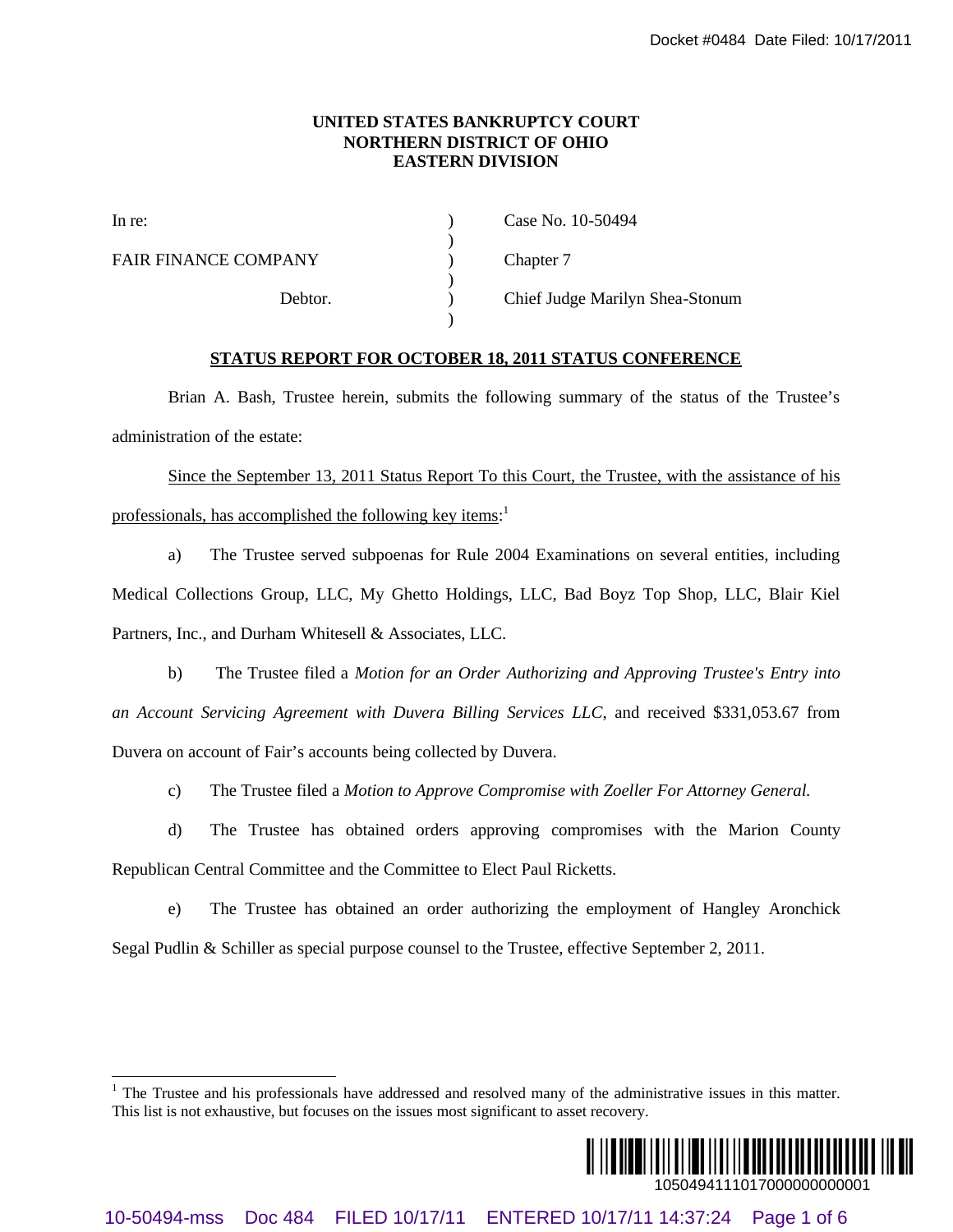f) The Trustee filed *Notices of Taking of Depositions* for Jeffrey L. Eglen, James F. Cochran, John J. Head, and Keith E. Schaffter in the *McKibben* adversary proceeding, and took the depositions of Eglen and Cochran.

g) The Trustee obtained an order granting leave to amend the complaint against FCS Advisors, Inc. and Westchester Fire Insurance Co. in the *FCS Advisors* matter.

h) In the *National Lampoon* matter, the Trustee continues to litigate National Lampoon's *Motion to Strike Portions of Second Amended Complaint*, *Motion to Dismiss,* and *Opposition to Application for Receiver and Preliminary Injunction*. The matter is set for hearing on October 24, 2011.

i) The Trustee continued negotiations with Blank Rome regarding claims to the proceeds of sale of Mr. Laikin's Los Angeles real property.

j) The Trustee has sent demand letters to numerous parties seeking to recover transfers pursuant to Chapter 5 of the Bankruptcy Code, reviewed responses to the same, and engaged in preliminary settlement discussions.

k) The Trustee has reached a settlement in principal with Obsidian and Diamond in the substantive consolidation adversary proceeding, and has made substantial progress in documenting the settlement.

l) The Trustee's professionals have continued to investigate, identify and develop numerous potential claims and causes of action.

### In the following weeks, the Trustee intends to focus on accomplishing the following key actions:

1) Developing and filing causes of action to recover funds for the estate, including avoidance claims under chapter 5 of the Bankruptcy Code, breach of contract claims against loan recipients, and other claims.

2) Taking depositions in Cleveland, Indianapolis, and Los Angeles, and issuing additional requests for documents and examinations pursuant to Rule 2004.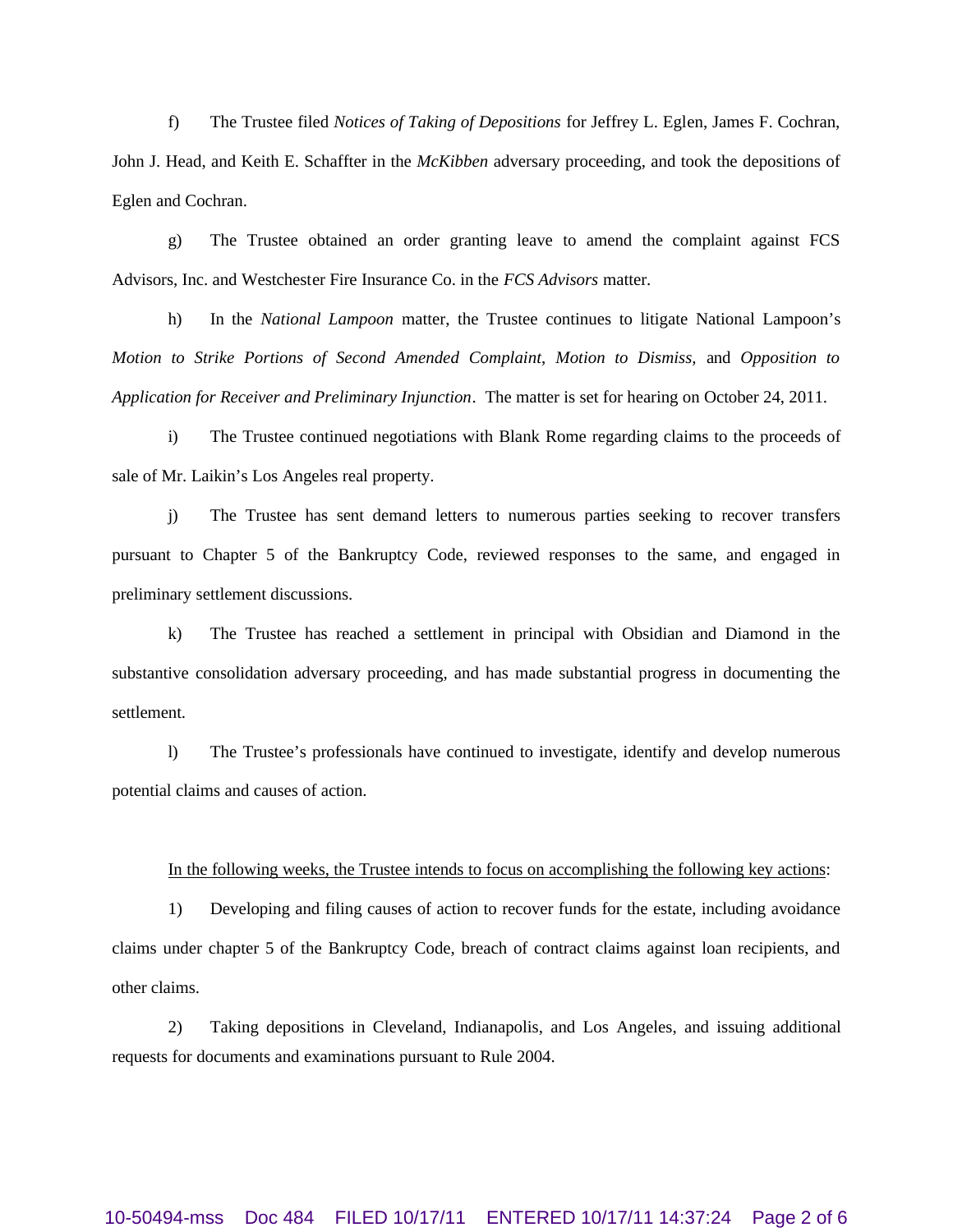3) Continuing the investigation of the claims asserted by Blank Rome and Liberty International to the proceeds of the sale of Daniel Laikin's Los Angeles property.

4) Sending additional demand letters regarding obligations owing to the estate and avoidance claims, and pursuing a resolution of claims with the obligors.

5) Negotiating the potential sale of United Trailers, Obsidian's only operating subsidiary, on whose assets the Trustee holds a second lien.

6) Marketing and selling real property owned by Fair in Akron.

7) Investigating and responding to offers to purchase commercial real estate in Indianapolis.

8) Continuing to pursue discussions regarding potential settlement of (i) National Union's motion regarding advancement of proceeds under Fair's D&O insurance policy; and (ii) claims in the McKibben adversary proceeding.

9) Finalizing documentation for settlement of the Obsidian consolidation adversary, and filing a motion to approve compromise.

Date: October 17, 2011

Respectfully submitted,

*/s/ Brian A. Bash*

Brian A. Bash, Trustee (0000134) Kelly S. Burgan (0073649) Baker & Hostetler LLP PNC Center 1900 East  $9<sup>th</sup>$  Street, Suite 3200 Cleveland, OH 44114-3482 Telephone: 216.621.0200 Facsimile: 216.696.0740 Email: bashtrustee@bakerlaw.com Email: kburgan@bakerlaw.com

*Counsel for the Trustee*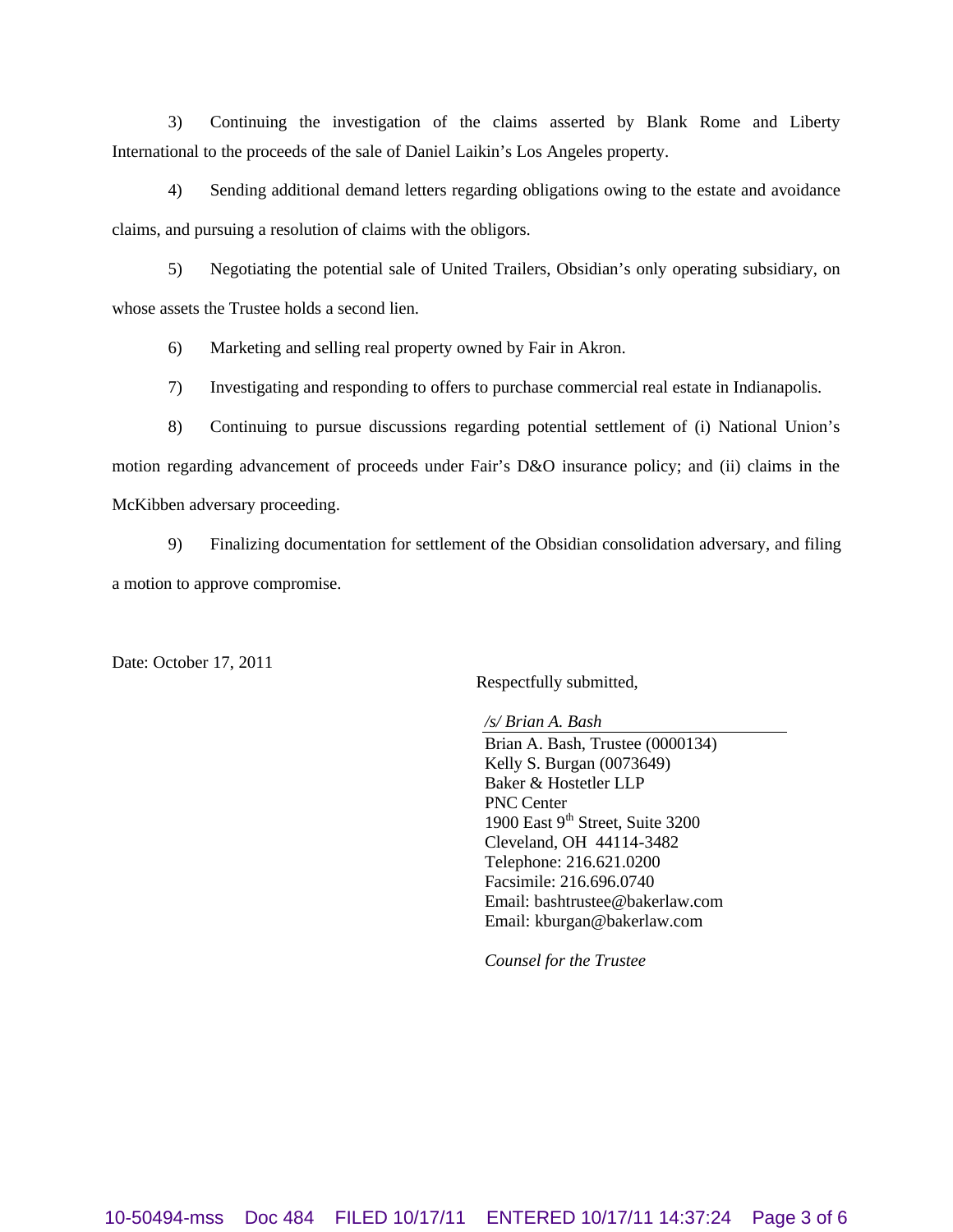# **CERTIFICATE OF SERVICE**

A copy of the foregoing has been served via ECF or regular, U.S. Mail, on October 17, 2011, on the attached service list.

*/s/ Brian A. Bash*

Brian A. Bash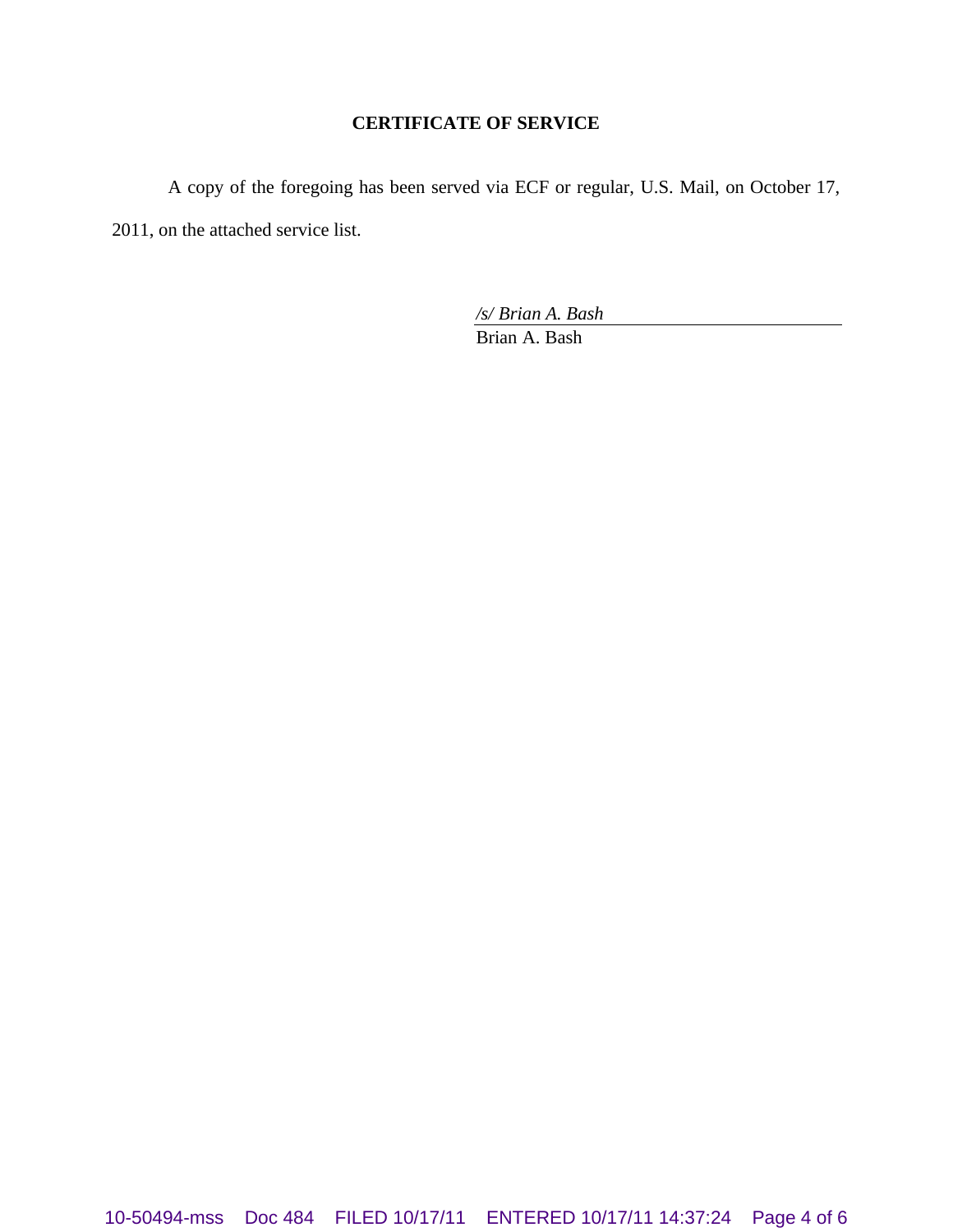## **SERVICE LIST**

### **Electronic Mail Notice List**

The following is the list of **parties** who are currently on the list to receive e-mail notice/service for this case.

- Brian A Bash bashtrustee@bakerlaw.com, bbash@ecf.epiqsystems.com
- Brian A Bash BBash@bakerlaw.com
- Kelly Burgan kburgan@bakerlaw.com
- Anthony J. Cespedes ajc1253@yahoo.com
- Adam D. Cornett acornett@taftlaw.com, cmillner@taftlaw.com;docket@taftlaw.com
- Breaden M Douthett bdouthett@bakerlaw.com, krossiter@bakerlaw.com
- J Douglas Drushal ddrushal@ccj.com
- Joseph Esmont jesmont@bakerlaw.com, joe.esmont@gmail.com
- Leon Friedberg lfriedberg@cpmlaw.com, knocera@cpmlaw.com;squinn@cpmlaw.com
- H Ritchey Hollenbaugh hrh@cpmlaw.com, knocera@cpmlaw.com;slq@cpmlaw.com
- Steven G Janik steven.janik@janiklaw.com
- Cynthia A Jeffrey ecfndoh@reimerlaw.com, RACJ.ecfndoh@yahoo.com
- Stuart A. Laven slaven@beneschlaw.com, docket@beneschlaw.com;mkrawczyk@beneschlaw.com;lbehra@beneschlaw.com
- Trish D. Lazich trish.lazich@ohioattorneygeneral.gov, angelique.seals@ohioattorneygeneral.gov
- Scott B. Lepene slepene@beneschlaw.com, docket@beneschlaw.com;mkrawczyk@beneschlaw.com;lbehra@beneschlaw.com
- David A Looney attorney@bright.net
- Grant A Mason gamason@millermast.com
- Matthew H Matheney mmatheney@frantzward.com, dlbeatrice@frantzward.com<br>Shorain L. McGhee shorain.mcghee@sbcglobal.net
- shorain.mcghee@sbcglobal.net
- David P. Meyer dmeyer@dmlaws.com, docket@dmlaws.com
- David Polan Meyer dmeyer@dmlaws.com
- Michael J Moran moranecf@yahoo.com
- David A Mucklow davidamucklow@yahoo.com
- Crystal L. Nicosia crystal.nicosia@janiklaw.com
- Alexis Courtney Osburn aosburn@bakerlaw.com
- Mark A Phillips mphillips@beneschlaw.com,
- docket@beneschlaw.com;lbehra@beneschlaw.com;cgreen@beneschlaw.com
- Timothy Paul Piatt tppiatt@mgplaborlaw.com
- Clinton E. Preslan ndohbky@jbandr.com
- David F. Proano dproano@bakerlaw.com
- Stephen J Pruneski spruneski@rlbllp.com
- Ray H Stoess raystoess@600westmain.com
- Timothy M. Sullivan tim@tmslaw.net, alison@tmslaw.net
- Vance P Truman medinaatty@yahoo.com, medinaatty@gmail.com
- United States Trustee (Registered address)@usdoj.gov
- Nancy A Valentine navalentine@hahnlaw.com, hlpcr@hahnlaw.com
- Thomas C Wagner wagnert@tcwlawyers.com, wagnert@vwlawyers.com
- Wayne County Litigants ddrushal@ccj.com
- Maria D. Giannirakis ust06 maria.d.giannirakis@usdoj.gov